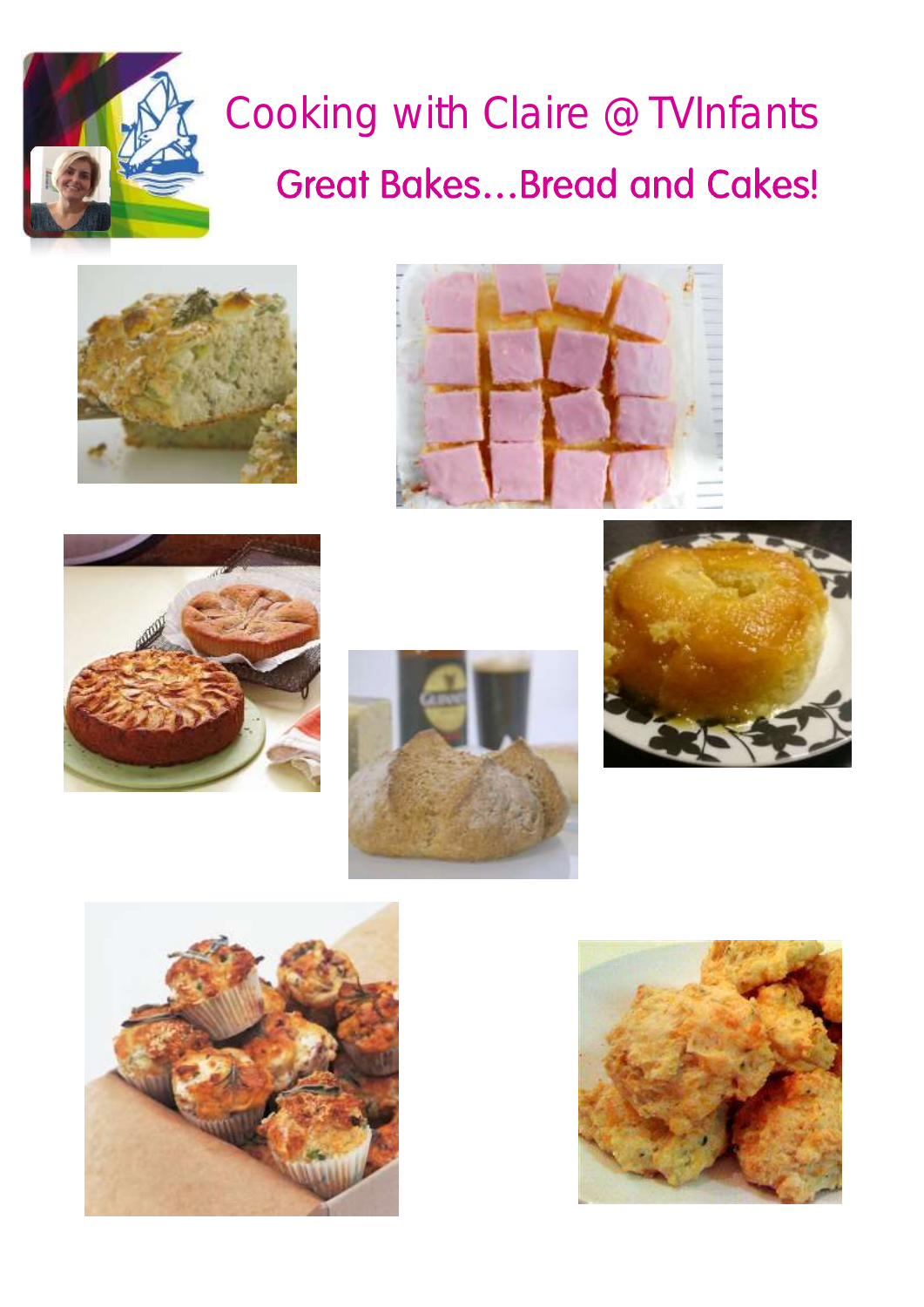

### Tottenham Cake

6 oz/150g/12 tablespoons of softened unsalted butter/margarine like "Stork"

6 oz/150g/ ¾ cup caster sugar

6 oz/150g/ 1½ cups self-rising flour 3 eggs

½ teaspoon vanilla extract

#### **Icing**

5oz/125g/1 heaping cup icing sugar 30 ml/ 5 teaspoons, water/black currant juice

pink food colouring (only needed if you use water instead of juice)

#### **Method**

Pre-heat oven to 350º/180ºC.

Line an 8"x8" square tin with parchment paper, then grease that with a bit of butter. In a large bowl, using an electric mixer on high, cream together the butter and sugar until it becomes a light and fluffy. This takes about 2 minutes, but you may need to clear your beaters intermittently to make sure everything gets mixed.

Add the vanilla extract to the butter mixture. Mix until combined.

Turn your mixer to low or medium-low and beat in the eggs, one at a time.

Once the eggs are mixed, turn the mixer to low and add in the flour all at once. Mix until just combined. It's ok if you have a few lumps! Pour the batter into your prepared tin. Bake in the middle of the oven for 25-30 minutes. The cake is done with you can insert a toothpick and it comes out clean.

Let the cake cool. While the cake is cooling prepare the icing. In a medium bowl, add the icing sugar. One teaspoon at a time add the blackcurrant juice or water and just a bit of food coloring. Mix in between each teaspoon. Keep adding liquid until your icing looks like proper frosting and is thick enough to spread but not so thick it would rip up the cake when you spread it on. (Note: you may not need all the liquid or you may need more, just mix until it feels right to you. If it gets to drippy, then add more sugar)



Let the icing sit for a minute it will harden and get shiny. Cut the cake into squares and serve.

#### Top Tips!

Tottenham cake was first made by the Friends, also known as the Quakers, they sold it for a penny a slice, the pink comes from Mulberry's grown near the church yard and that is why it's bright pink.

You could use some diluted blackcurrant squash to make the icing, or food colouring. Completely up to you.

It's a simple and plain cake which reflects it's history and links with the Quakers who believe in a simple, honest and wholesome life where the community supports each other with kindness.. The Cadbury family (famous for chocolate) were also Quakers, they believed that the working conditions of their employees were so important and crucial to the quality of the chocolate they built an entire town around their factory with new houses, schools, shops, community centres and amenities. People loved working for Cadbury, it was a career for entire families and for many, significantly improved their lives and aspirations.

#### Recipe is from: Cooking is Messy the link [here](http://www.cookingismessy.com/2015/01/22/tottenham-cake/)  Top Tips are my own!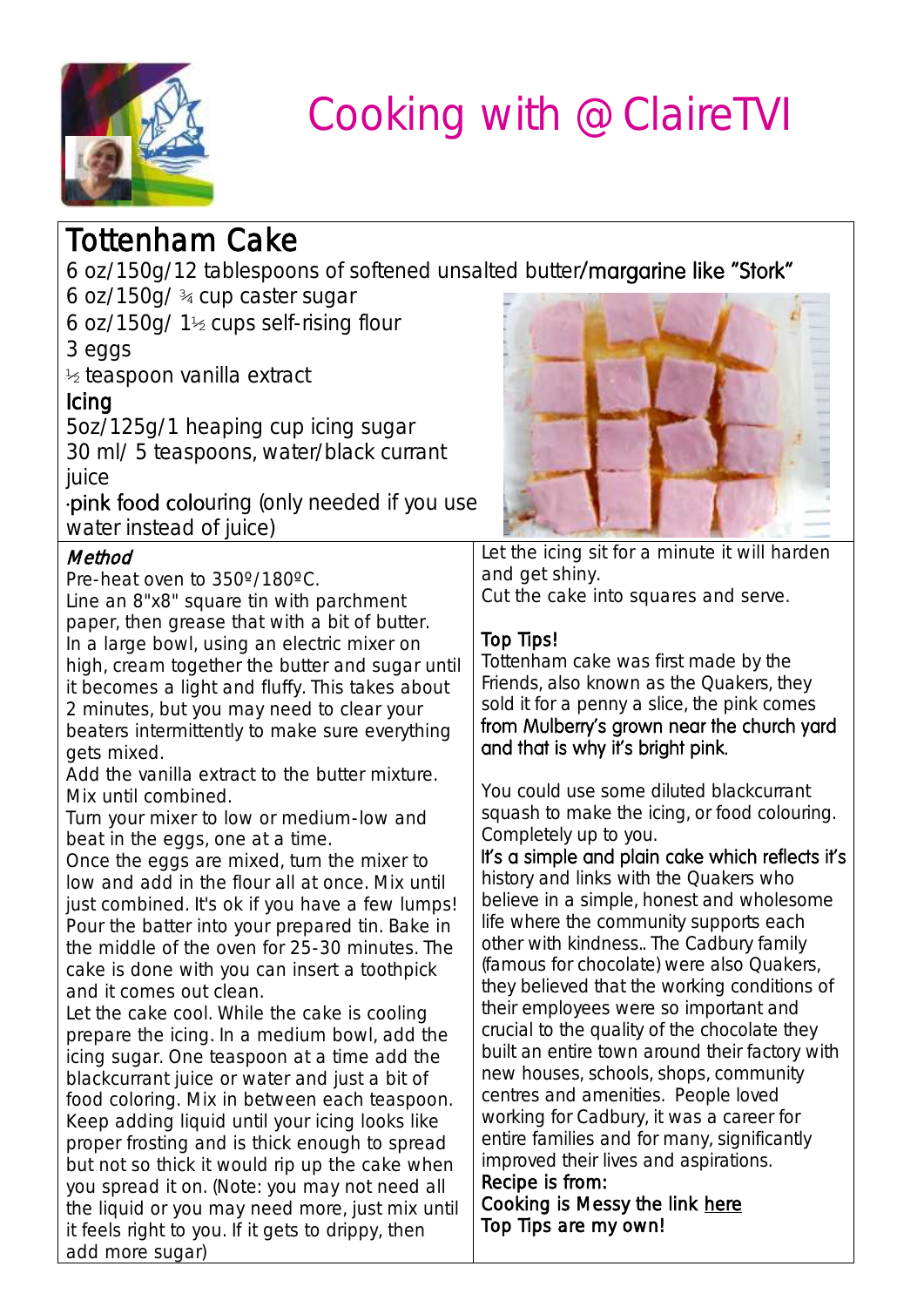

#### Dorset Apple Cake **Ingredients**

- 450 g cooking apples, such as Bramley, peeled, cored and thinly sliced
- Juice of ½ lemon
- 225 g butter, softened (or cooking margarine)
- 280 g olden caster sugar
- 4 large eggs
- 340 g self-raising flour
- 2 tsp vanilla extract
- 2 tbsp demerara sugar

#### Method

- Place the apples in a shallow bowl, pour over the lemon juice to stop them discolouring and set aside.
- Beat the butter and sugar using a wooden spoon or electric mixer until light and fluffy. Add the eggs one at a time, beating well after each addition, and adding a tablespoon of the flour with the final egg to help prevent curdling. Beat in the vanilla extract, then sift in the remaining flour and fold in until thoroughly combined.
- Spoon half of the mixture into the tin, spreading it evenly, then arrange half the apple slices over the top of the mixture. Repeat these layers, then sprinkle over the demerara sugar.
- Bake for about one hour or until golden brown and a skewer inserted into the centre comes out clean. If the cake starts to get too dark before it is cooked through, cover it with foil. Leave to cool completely in the tin before turning out. If you wish to serve the cake warm as a pudding, leave to cool in the tin for five to ten minutes, then turn out, cut into squares and serve with cream, custard or ice cream.



#### Top Tips!

Sharp-tasting cooking apples such as Bramleys work best in this regional favourite, which is simple to make and especially popular during the harvest season. But, if you've got apples that need using up, use them instead. Better to use them than waste them and you'll save money at the same time!

A slice of this is perfect for afternoon tea, picnics or as a comforting autumnal dessert, and it can also be baked in a tray for easy slicing into bars.

Remember, a savvy save is using cooking margarine. A brand like "Stork" is better value, a supermarket own brand is cheaper still. Butter seems to have almost doubled in price over the last year.

Recipe is from: RedOnline the link [here](http://www.redonline.co.uk/food/recipes/dorset-apple-cake)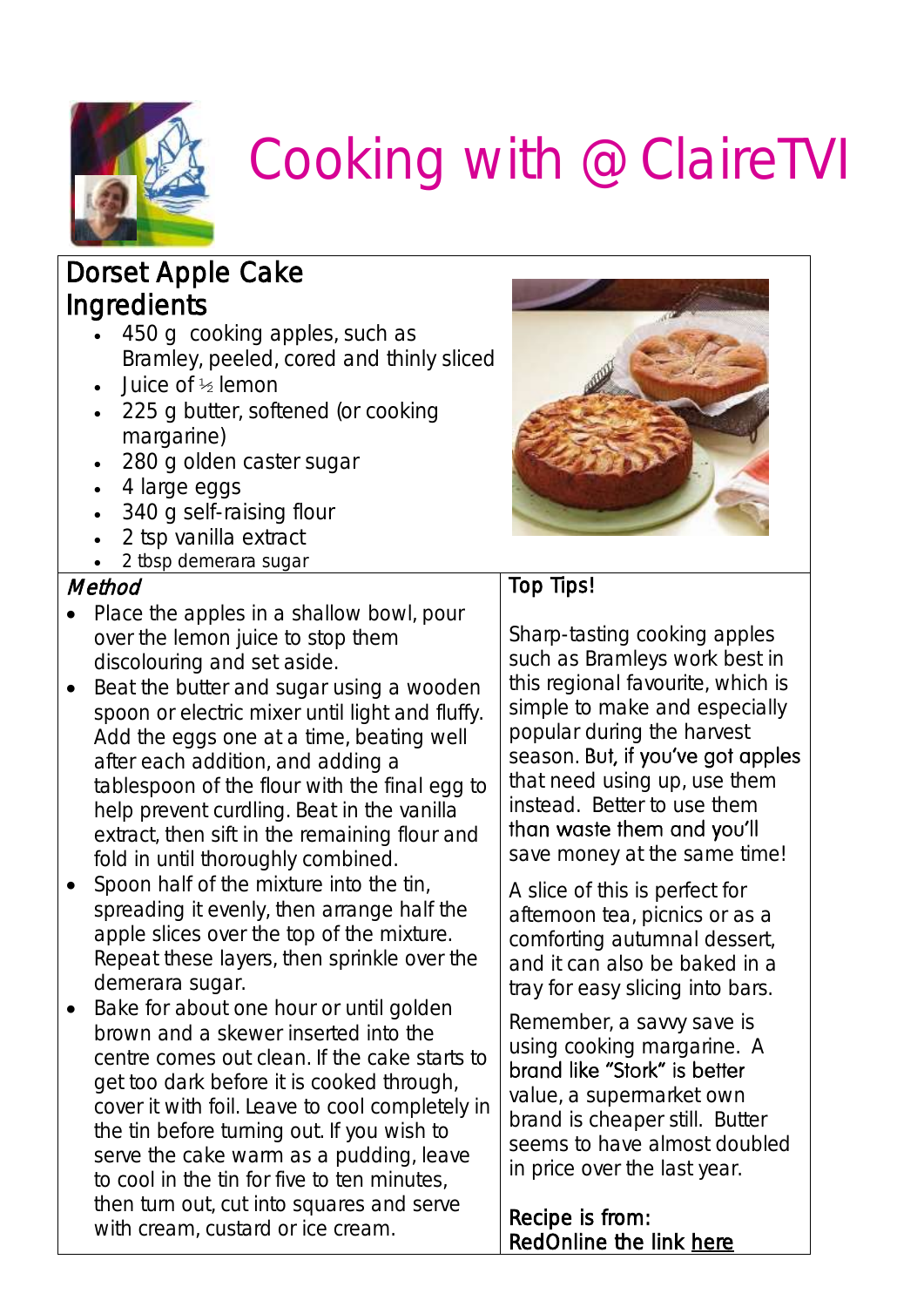

#### **Easy Microwave "steamed" pudding**

#### **Ingredients**

- 50g (2 oz) butter (or cooking margarine)
- 50g (2 oz) caster sugar
- 50g (2 oz) self raising flour
- 1 medium egg, beaten
- 2 tablespoons milk
- 2 tablespoons of jam or syrup

#### Method

In a medium bowl, cream together the butter and sugar until smooth.

Mix in the egg and milk gradually, so as not to curdle the butter.

Sift in the flour, and fold in gently.

Put 2 tablespoons of golden syrup, treacle or jam in bottom of microwave-safe bowl. Pour in batter.

Cover, and cook for 3 1/2 minutes on full powder, or until the pudding appears set when gently jiggled, and the top is sticky. Serve hot.

#### Irish Soda Bread

#### **Ingredients**

375g strong stoneground wholemeal flour 75g plain flour, plus a little extra for dusting

1 level teaspoon bicarbonate of soda

1 level dessertspoon fine salt 1 x 284ml carton buttermilk 75ml water





#### Top Tips!

A steamed basin sponge hits the spot every time and uses up halffull jars of marmalade, syrup or jam or even fruit- serve hot with custard!

#### Recipe is from: All Recipes the link [here](http://allrecipes.co.uk/recipe/165/microwave-sponge-pudding.aspx)  Top Tips are my own!

Begin by placing the dry ingredients in a large roomy bowl, mix to combine, then add the buttermilk followed by the water. Start mixing; first with a spatula then finish off with your hands, to form a soft dough. All you do now is shape the dough into a ball, adding a dusting of flour if needed and place it on the baking sheet and pat it down a little.

Cut a third of the way through the loaf with a sharp serrated knife, one way, then do the same the other way, forming a cut cross which will form the loaf into four crusty sections. Then dust with flour and bake straightaway in the centre of the oven for 40 minutes then cool it on a wire rack.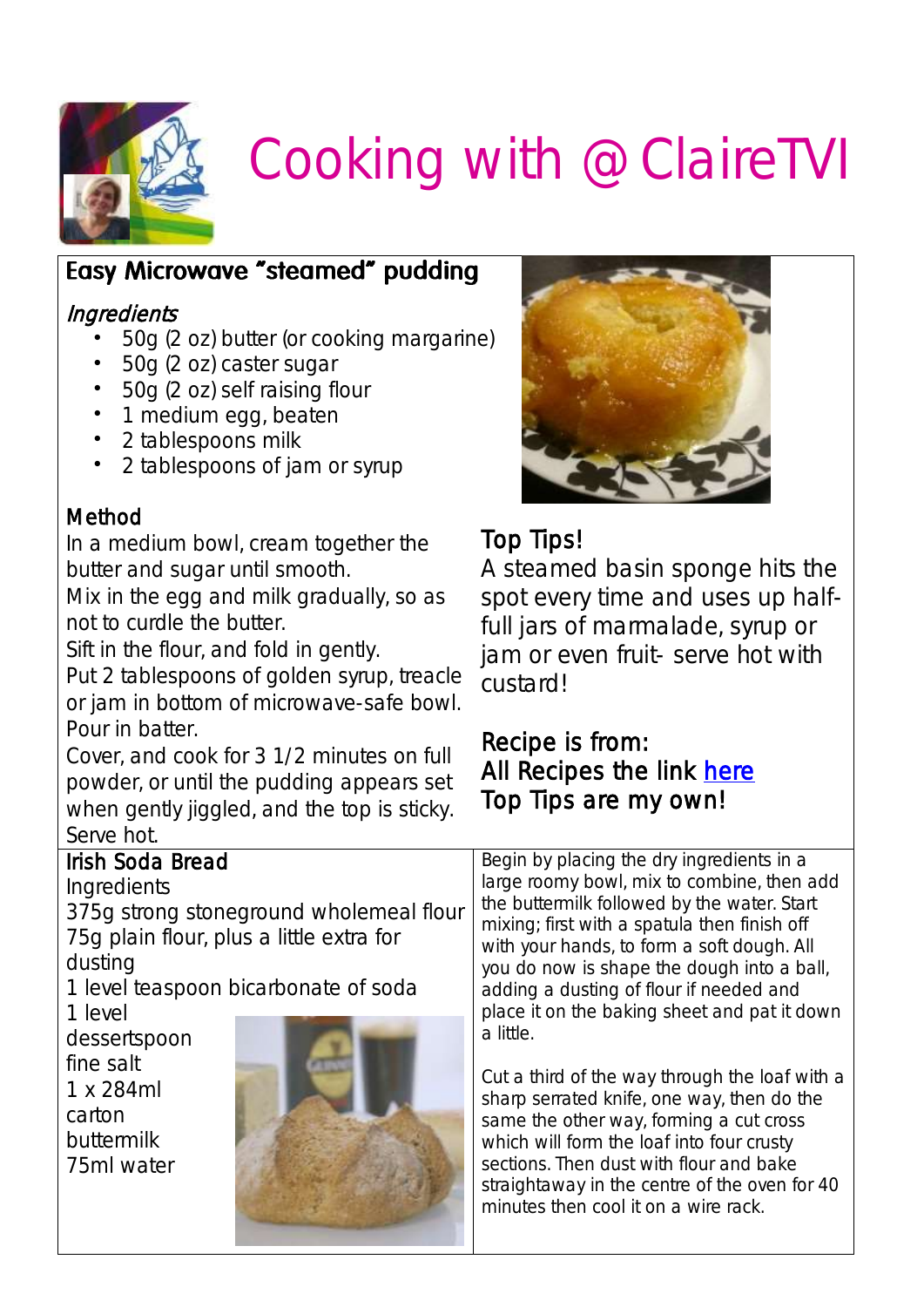

| Cornbread                                            |                                                                |
|------------------------------------------------------|----------------------------------------------------------------|
| Ingredients                                          |                                                                |
| 5 tablespoons unsalted butter, plus more for         |                                                                |
| the pan                                              |                                                                |
| 3/4 cup all-purpose flour                            |                                                                |
| 3/4 cup yellow cornmeal                              |                                                                |
| 11/2 teaspoons baking powder                         |                                                                |
| 1/2 teaspoon baking soda<br>1/2 teaspoon kosher salt |                                                                |
| 1 cup buttermilk (shake before measuring)            |                                                                |
| 2 large eggs                                         |                                                                |
| Method                                               | Top Tips:                                                      |
| Preheat the oven to 425 degrees F and                |                                                                |
| position a rack in the middle. Butter an 8-          | There are loads of different                                   |
| inch-square baking pan.                              | recipes for cornbread, some                                    |
| Melt the butter in the microwave in a                | have actual sweetcorn in them,                                 |
| microwave-safe dish in three 15-second               | some have chilli and cheese                                    |
|                                                      | (seems to be a favourite mix),<br>some have a sweet side which |
| intervals on high or in a small pan on the           | is a typical blend of sweet and                                |
| stove. Set it aside to cool.                         | savoury from the USA.                                          |
| In a bowl, whisk together the flour, cornmeal,       |                                                                |
| baking powder, baking soda and salt.                 | Great with a bowl of spicy chilli                              |
| In a large bowl, whisk together the                  | or soup.                                                       |
| buttermilk and the eggs. Add the melted              |                                                                |
| butter. Add the flour-cornmeal mixture and           | Recipe is from:                                                |
| stir just until combined. Pour the batter into       | Food Network (US Site) follow                                  |
| the pan. Bake until the cornbread just begins        | the link here                                                  |
| to brown and a toothpick inserted in the             | Top Tips are my own!                                           |
| centre comes out clean, 18 to 23 minutes.            |                                                                |
| Cool for about 10 minutes before serving.            |                                                                |
|                                                      |                                                                |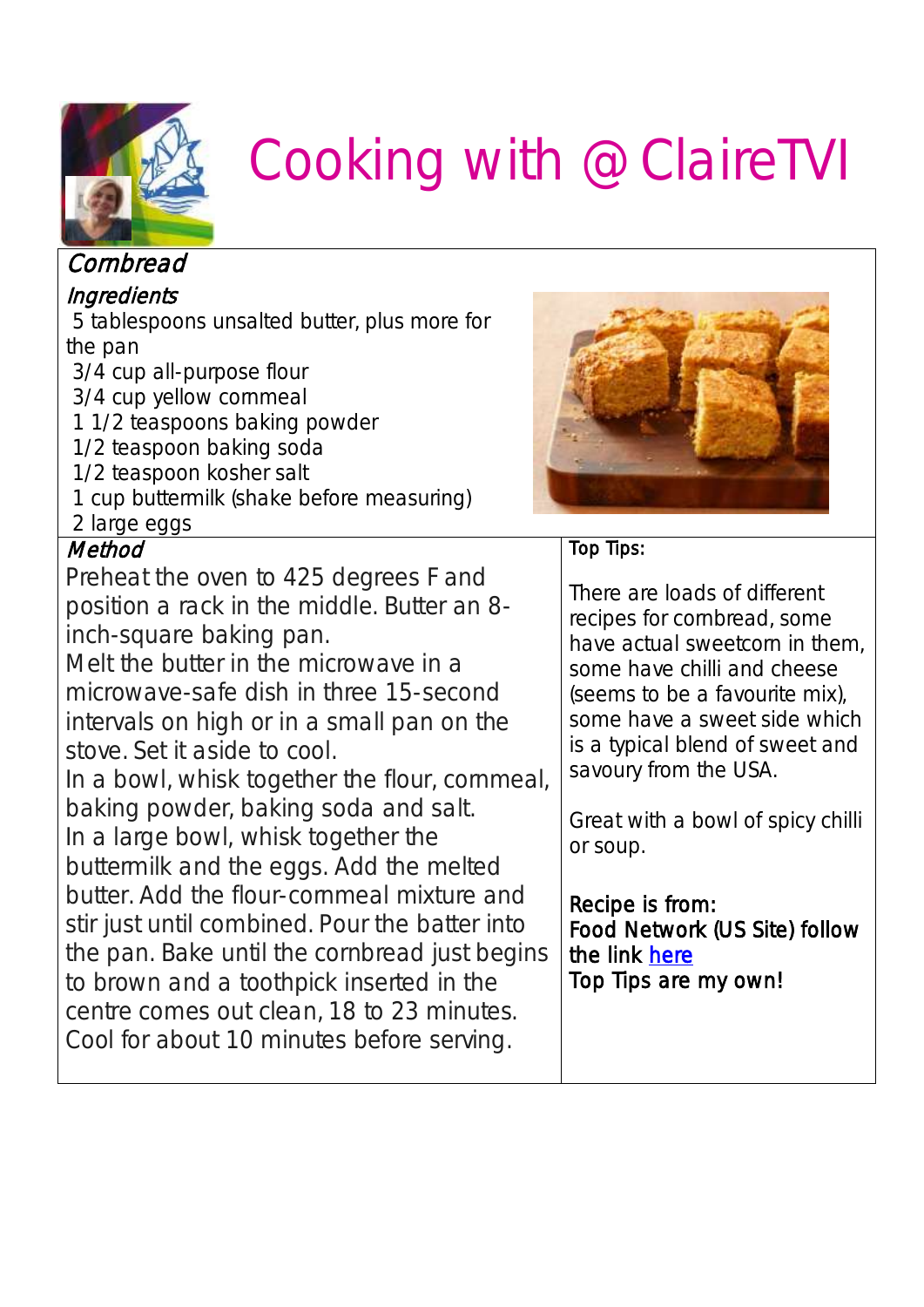

| <b>Cheese and Herb Scones</b><br>Makes about 8 depending on size<br>Ingredients<br>450g (1 lb) self raising flour<br>10g (1/2 oz) baking powder<br>1 teaspoon salt<br>10g (1/2 oz) mature Cheddar cheese<br>10g (1/2 oz) dried mixed herbs<br>1 teaspoon English mustard<br>50g (2 oz) butter (or cooking margarine)<br>110ml (4 fl oz) milk<br>110ml (4 fl oz) water                                                                                                                                                                         |                                                                                                                                                                                                                                                                                                                                                           |
|-----------------------------------------------------------------------------------------------------------------------------------------------------------------------------------------------------------------------------------------------------------------------------------------------------------------------------------------------------------------------------------------------------------------------------------------------------------------------------------------------------------------------------------------------|-----------------------------------------------------------------------------------------------------------------------------------------------------------------------------------------------------------------------------------------------------------------------------------------------------------------------------------------------------------|
| Method                                                                                                                                                                                                                                                                                                                                                                                                                                                                                                                                        | Top Tips:                                                                                                                                                                                                                                                                                                                                                 |
| Preheat the oven to 230 C / 210 C Fan / Gas<br>8. Line a baking tray with parchment.<br>Put the flour, baking powder, salt, dried herbs,<br>$\bullet$<br>mustard and cheese into a mixing bowl and<br>mix until well combined. Add the butter and<br>and rub through with your fingers until the<br>mixture resembles breadcrumbs.<br>Make a well in the middle of the flour mixture<br>and pour in a little at a time the water and<br>milk and stir until the mixture forms a ball and<br>until you have ran out of milk and water. (If the | Once you have the basic recipe for<br>these, flour, butter etc you can add<br>anything to them, if they are sweet<br>add sugar not salt, leave them<br>plain or add dried fruit and, glace<br>cherries, chocolate chips whatever,<br>best served warm, straight from<br>the oven, so make small batches<br>unless you have lots of people<br>coming over. |
| mixture looks dry add a tiny bit of water but<br>not so that it looks wet.)                                                                                                                                                                                                                                                                                                                                                                                                                                                                   | The savoury onesagain, up to<br>you, lots of cheese, or herbs, or                                                                                                                                                                                                                                                                                         |
| Knead for about 2 minutes on a floured<br>surface. Roll the dough out on a floured<br>surface and cut into twelve 7.5cm (3 in) rounds<br>and put on your baking tray. Try to cut the                                                                                                                                                                                                                                                                                                                                                          | even some chilli work well.<br>Experiment and find your families<br>favourite.                                                                                                                                                                                                                                                                            |
| scones as close together as you can so you<br>can fit more scones out of the mixture. Re-roll<br>the dough and cut more scones until you have<br>no dough left.<br>Bake in the oven for about 17 minutes. Keep<br>an eye on your scones to make sure that they<br>do not burn                                                                                                                                                                                                                                                                 | When rolling them out be gentle,<br>the harder you are the flatter they<br>will be, most people use a cutter, it<br>can limit the rise, so use a sharp<br>knife and have square ish ones if<br>you want.<br>Recipe is from:<br>Good Food follow the link here<br>Top Tips are my own!                                                                     |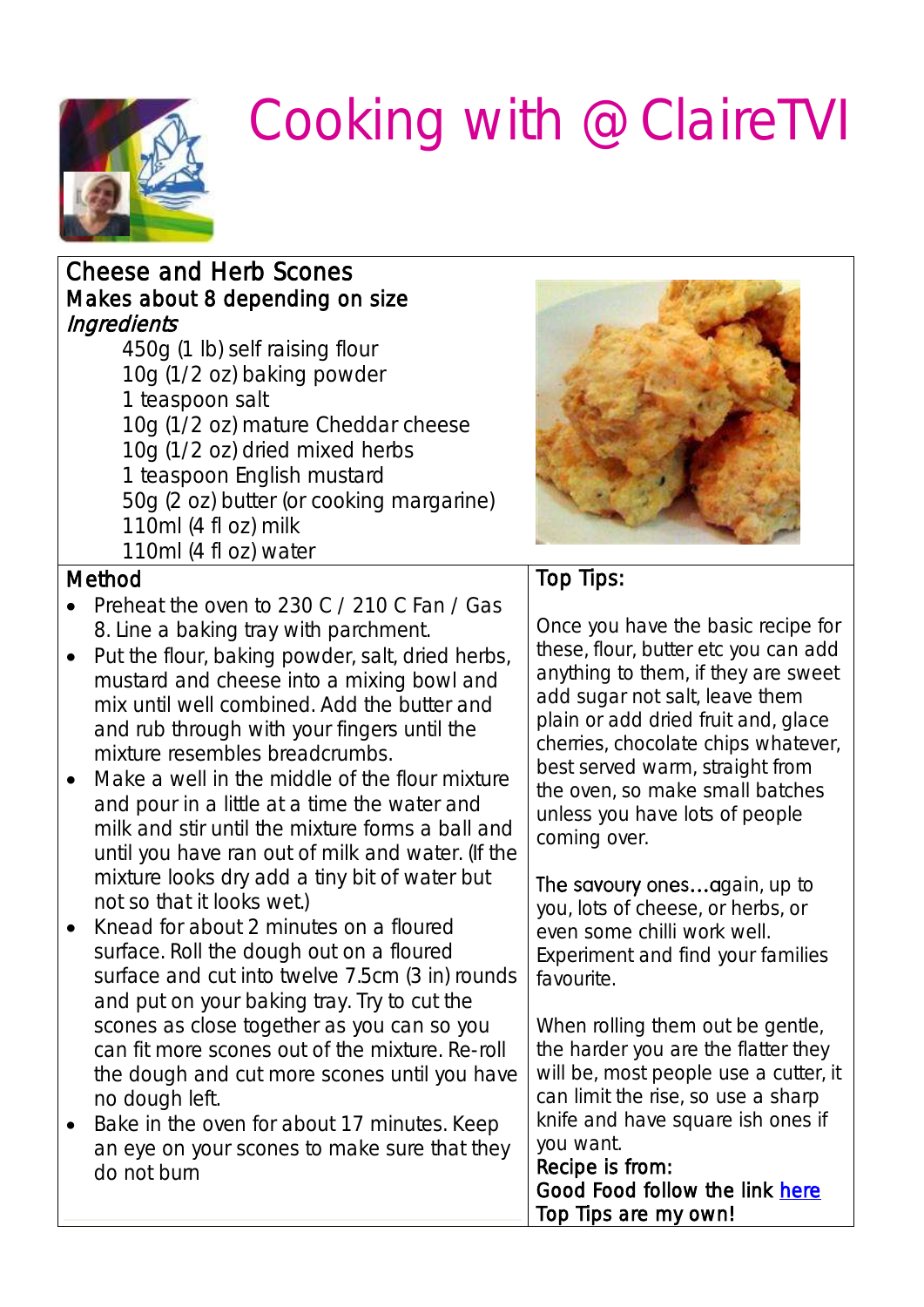

| Gruyere, sage and onion Muffins                                                                                                                                                                                                                                                                                                                                                                                                                                                                 |                                                                                                                                                                                      |
|-------------------------------------------------------------------------------------------------------------------------------------------------------------------------------------------------------------------------------------------------------------------------------------------------------------------------------------------------------------------------------------------------------------------------------------------------------------------------------------------------|--------------------------------------------------------------------------------------------------------------------------------------------------------------------------------------|
| Ingredients<br>For the muffins: Makes about 12.                                                                                                                                                                                                                                                                                                                                                                                                                                                 |                                                                                                                                                                                      |
| 10 oz (275 g) plain flour<br>1 tablespoon baking powder<br>2 large eggs<br>8 fl oz (225 ml) milk<br>a little butter for greasing<br>1 teaspoon sea salt<br>For the flavouring:<br>2 oz (50 g) Gruyère, grated (Emmental is cheaper)<br>2 teaspoons chopped fresh sage, plus 12 small leaves for garnishing<br>2 oz (50 g) spring onions, finely sliced<br>2 teaspoons Parmesan (Parmigiano Reggiano), grated                                                                                    |                                                                                                                                                                                      |
| Method<br>Prepare and set aside the ingredients for the Gruyère,                                                                                                                                                                                                                                                                                                                                                                                                                                | Top Tips:                                                                                                                                                                            |
| sage and onion muffins. Now pre-heat the oven to gas<br>mark 6, 400°F (200°C) while you make the basic<br>muffin mixture.<br>sift the flour, baking powder and salt on to a large<br>plate, then take a large mixing bowl and sift the<br>mixture again, this time into the bowl, holding the sieve                                                                                                                                                                                             | As with scones, use the basic<br>recipe and add you family<br>favourites, some people like<br>bacon, ham, sun dried<br>tomatoes, chillis, poppy seeds,<br>different kinds of cheese. |
| up high to give the flour a good airing. Now, in a jug,<br>beat one egg, then whisk it together with the milk.                                                                                                                                                                                                                                                                                                                                                                                  | You decide what and how<br>much.                                                                                                                                                     |
| Next, fold all this into the flour, using the minimum<br>humber of folding movements. (Ignore the unpromising<br>look of the mixture at this stage and don't overmix.)                                                                                                                                                                                                                                                                                                                          | Have fun experimenting and<br>share your recipe with others.                                                                                                                         |
| Add the prepared ingredients for the flavouring to the<br>muffin mixture in the other bowl and fold them in in a<br>gentle way.                                                                                                                                                                                                                                                                                                                                                                 | Recipe is from:<br>Delia Online follow the link<br>here                                                                                                                              |
| After that, if you are using muffin cases, arrange them<br>in the tins and spoon the mixture into them;<br>alternatively, spoon the mixture straight into the<br>greased tins. You can pile the mixture quite high. Beat<br>the second egg and brush the surfaces with it, then top<br>Gruyère muffins with the Parmesan and a sage leaf.<br>Then bake them for about 20 minutes, or until well<br>risen and golden. Remove the muffins from the tins to a<br>rack and eat as warm as possible. | Top Tips are my own!                                                                                                                                                                 |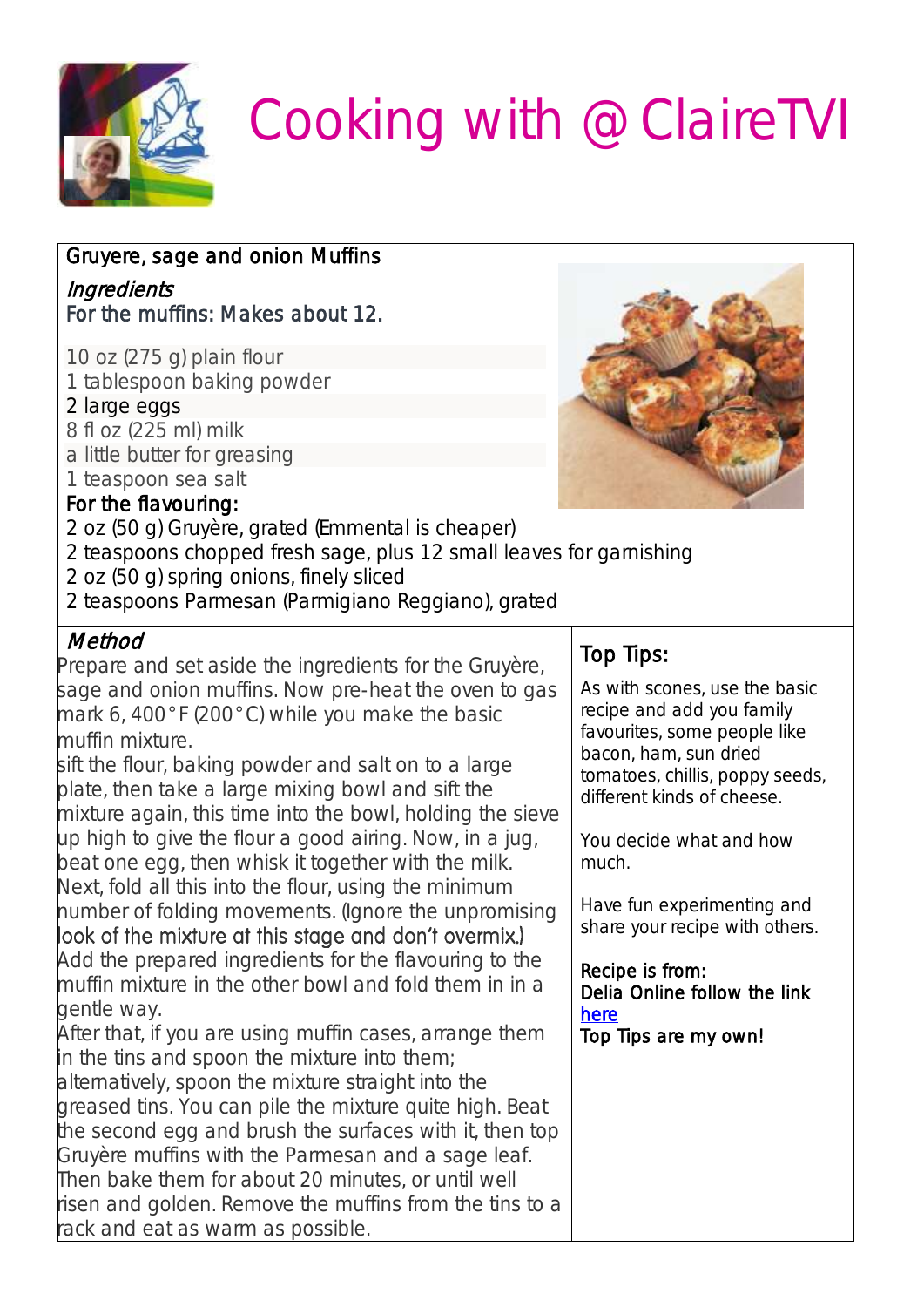

| <b>Goats Cheese Potato Bread</b>                      |                                                    |  |  |  |
|-------------------------------------------------------|----------------------------------------------------|--|--|--|
| Ingredients                                           |                                                    |  |  |  |
| 175g self-raising flour                               |                                                    |  |  |  |
| 1 level teaspoon salt                                 |                                                    |  |  |  |
| 1 rounded teaspoon baking powder                      |                                                    |  |  |  |
|                                                       | a generous pinch cayenne pepper                    |  |  |  |
|                                                       | 1 heaped teaspoon chopped thyme leaves, plus a few |  |  |  |
| sprigs                                                |                                                    |  |  |  |
| 1 medium Desiree potato weighing approximately 175g   |                                                    |  |  |  |
| 110g soft unrinded goats' cheese, cut into 1cm chunks |                                                    |  |  |  |
| 4 spring onions, finely sliced                        |                                                    |  |  |  |
| 1 large egg                                           |                                                    |  |  |  |
| 2 tablespoons milk                                    |                                                    |  |  |  |
| 1 heaped teaspoon grain mustard                       |                                                    |  |  |  |
| Method                                                |                                                    |  |  |  |
| Start by sifting the flour into a large roomy bowl,   | Then remove it to a cooling rack                   |  |  |  |
| holding the sieve up high to give it a good           | and serve it still slightly warm if                |  |  |  |
| airing then add the salt, baking powder,              | possible (but I have to say it's                   |  |  |  |
| cayenne pepper and chopped thyme and mix              | still divine a day later, warmed                   |  |  |  |
| with a palette knife.                                 | through in                                         |  |  |  |
| Next thinly pare off the potato skin using a          |                                                    |  |  |  |
| potato peeler and grate the potato straight into      |                                                    |  |  |  |
| the flour, using the coarse side of the grater.       | Top Tips:                                          |  |  |  |
| Then add the spring onions and two-thirds of          |                                                    |  |  |  |
| the cheese and mix everything together                | This sounds delicious, you                         |  |  |  |
| thoroughly.                                           | can add different                                  |  |  |  |
| After that, beat the egg gently with the milk and     | ingredients, more or less                          |  |  |  |
| mustard, then pour the mixture into the bowl.         | chilli, as with most things                        |  |  |  |
| Just bring it all together to a loose, rough          | add your favourites and                            |  |  |  |
| dough, still using the palette knife, then bring      |                                                    |  |  |  |
| the dough together lightly with your hands.           | experiment.                                        |  |  |  |
| Next transfer it onto the baking sheet and pat it     |                                                    |  |  |  |
| gently into a rough round, keeping it quite high.     | Recipe is from:                                    |  |  |  |
| Now lightly press the rest of the cheese over the     | Delia Online follow the link here                  |  |  |  |
| surface, dust generously with flour and add a         | Top Tips are my own!                               |  |  |  |
| few sprigs of thyme here and there.                   |                                                    |  |  |  |
| Bake the bread on a shelf near the centre of          |                                                    |  |  |  |
| the oven for 45-50 minutes or until golden            |                                                    |  |  |  |
| brown.                                                |                                                    |  |  |  |
| the oven).                                            |                                                    |  |  |  |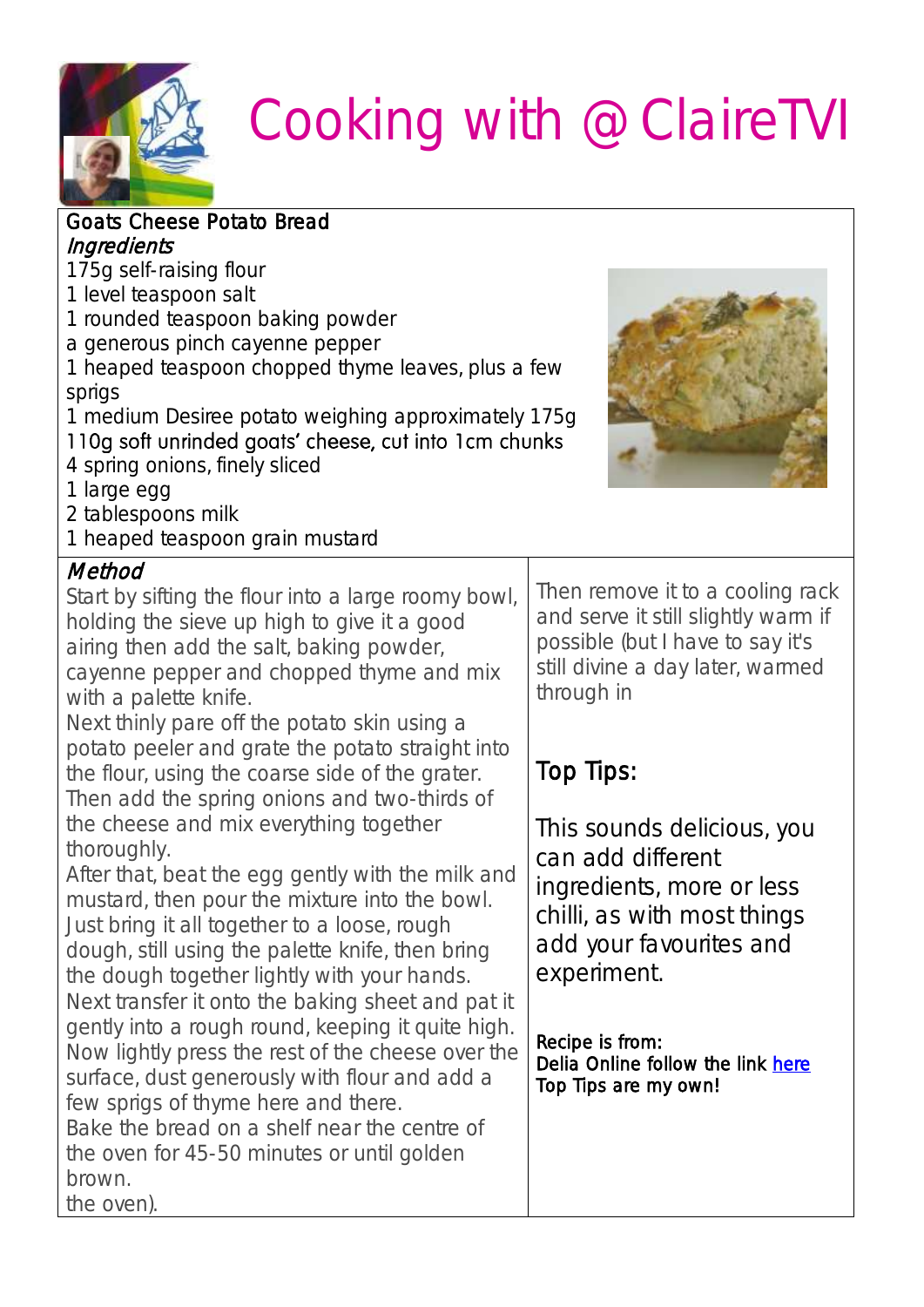

### Cooking with Claire @TVInfants

What would you add?

How would you change it?

Dorset Apple Cake... Tottenham Cake... Microwave "steamed" pudding... Cornbread... Cheese and herb scones... Gruyere, sage and onion muffins... **Goats Cheese and Potato Bread...**